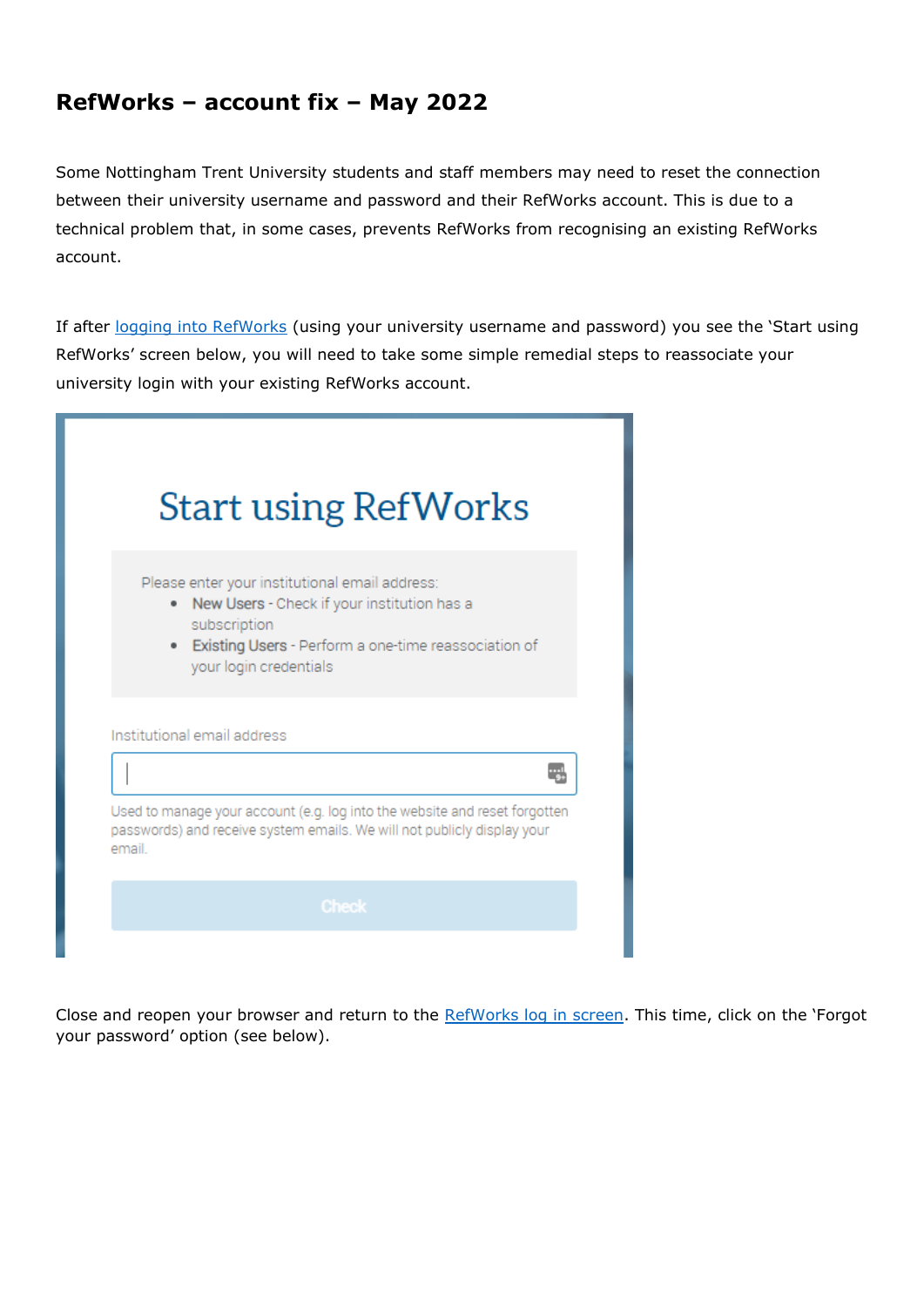| Making research easier<br>Sign in to use RefWorks                  |  |  |  |  |
|--------------------------------------------------------------------|--|--|--|--|
| Enter your email address                                           |  |  |  |  |
| $\Box$ Show<br>ارب<br>Enter your password<br>Forgot your password? |  |  |  |  |
| Sign In                                                            |  |  |  |  |
|                                                                    |  |  |  |  |
| 6<br>Use login from my institution                                 |  |  |  |  |
| Create account                                                     |  |  |  |  |
|                                                                    |  |  |  |  |

When prompted, enter your university email address in the form provide and select **Continue**.

| Forgot your password? No<br>worries.                 |  |  |  |  |
|------------------------------------------------------|--|--|--|--|
| Enter the email address you used to open the account |  |  |  |  |
| and we'll send you a link to reset your password.    |  |  |  |  |
| <b>Email address</b>                                 |  |  |  |  |
| <b>Continue</b>                                      |  |  |  |  |
|                                                      |  |  |  |  |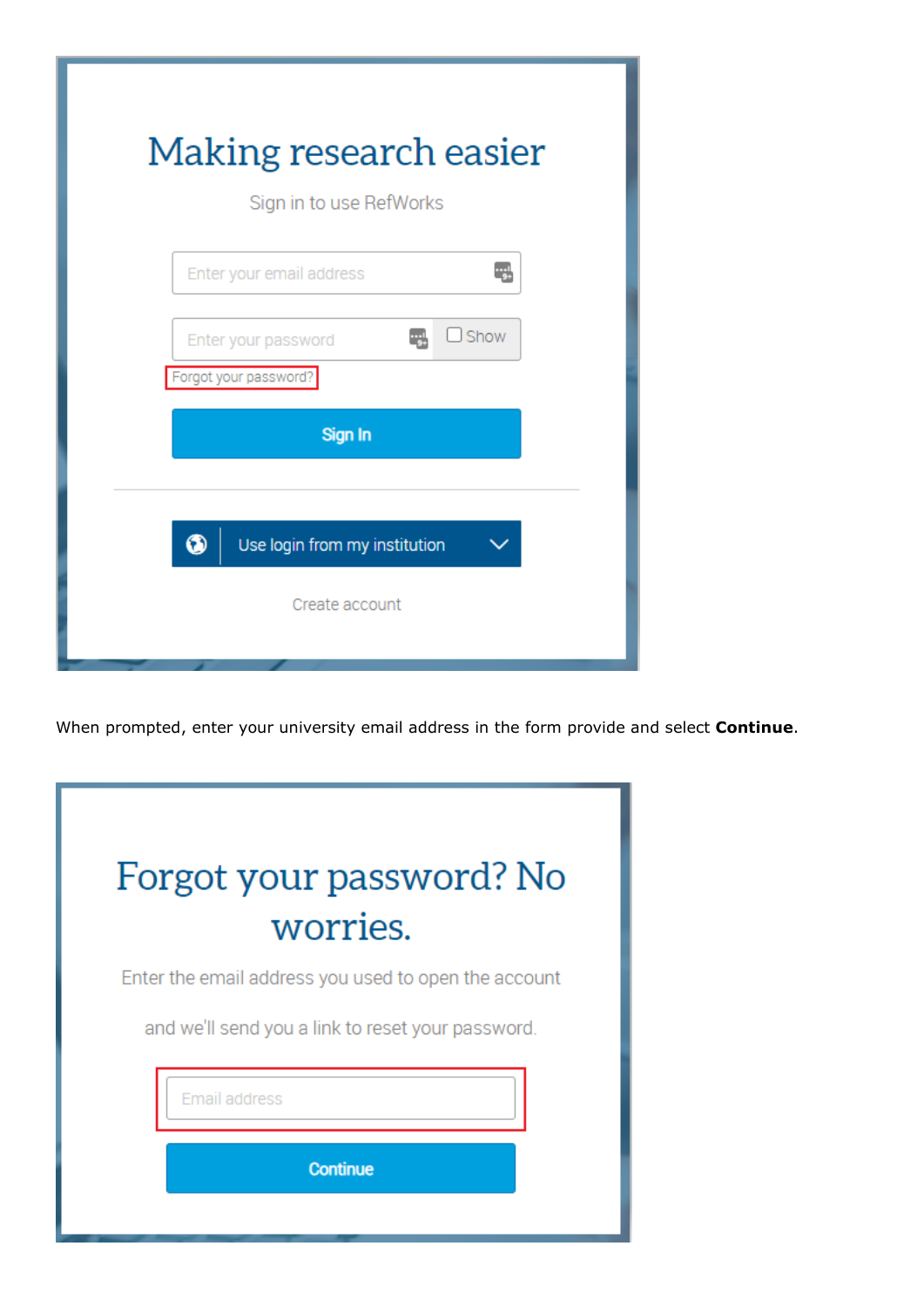You should receive an email from RefWorks within a few minutes (check your Junk and Clutter folders if you do not receive an email).

Follow the link in the email and reset your password on the RefWorks platform when prompted.

Log in to RefWorks using your university username and your reset password (see illustration below).

| Making research easier<br>Sign in to use RefWorks |                                              |             |  |  |
|---------------------------------------------------|----------------------------------------------|-------------|--|--|
|                                                   | Enter your email address                     |             |  |  |
|                                                   | Enter your password<br>Forgot your password? | $\Box$ Show |  |  |
|                                                   | Sign In                                      |             |  |  |

Once you have logged in to RefWorks, select the dropdown menu in the main toolbar underneath your name and choose the **Settings** option.

Scroll down through the options to the **Institution Credentials** setting (see below). Select the **Remove Credentials** option.



Without leaving the **Settings** page, select the **Associate Credentials** option (see below). This will ensure that your university username and password is reassociated with your existing RefWorks account.